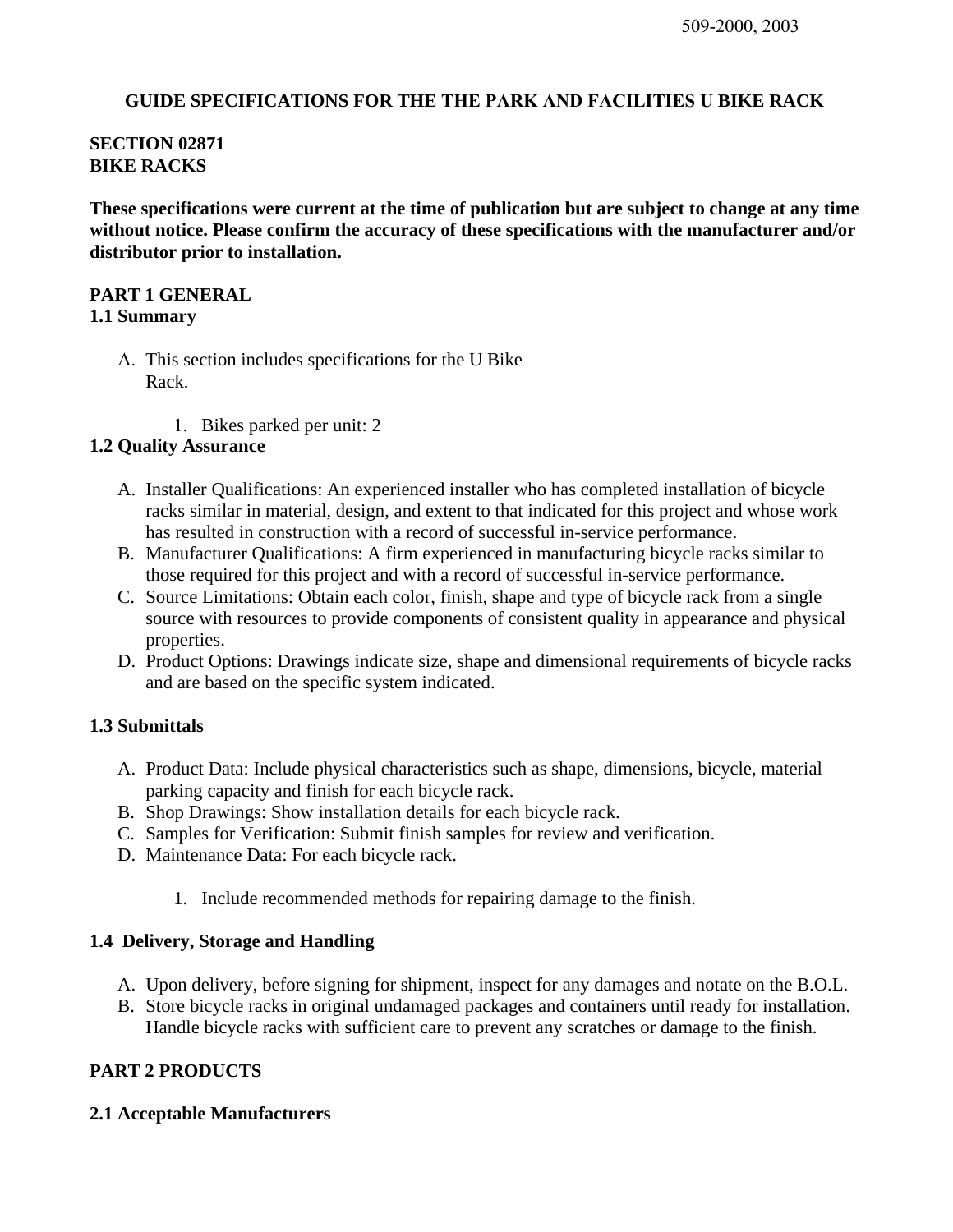A. Provide bicycle racks manufactured by The Park and Facilities Catalog, 3350 NW Boca Raton Blvd., Suite B2, Boca Raton, FL, 33431 1-800-695-3503 www.theparkcatalog.com

# **2.2 Materials**

- A. 1.5" schedule 40 uncoated pipe (1.90" OD)
- B. Installation Methods: In-ground mount is embedded into concrete base. Flange mount has two 2.5" x 6" x .25" feet - 4 anchors. In-ground mount, foot mount, and rail mount models are available.
- C. Rail Racks: u's are bolted to two parallel rails. u's can be left free standing or anchored to the ground. See Rail Racks section below. Rail material is AISI C3 x 4.1 steel channel.

# **2.3 Finishes**

- A. A hot-dipped galvanized finish performed after fabrication is standard.
- B. Over 250 high quality TGIC powder-coated colors are available from The Park and Facilities Catalog
	- 1. A TGIC powder coat finish is available.
	- 2. For powder coated/ painted racks, the following specifications are required: Part is prepared for painting with hard sandblasting. An epoxy primer is electrostatically applied. A final TGIC, UV resistant polyester powder coat is applied. Final coating mil thickness shall be no less than 6 mils.
- C. A 304 grade stainless steel finish is also available. Either a satin #4 finish or high luster electropolish finish. Both finish options include the Spectra Shield finish for maximum corrosion protection.
- D. Six durable thermoplastic colors are available.
- E. A rubbery PVC dip is available in many colors. Black is standard.

# **2.4 U Bike Rack**

- A. Setbacks
	- 1. Wall Setback: For u's set parallel to the wall, a minimum of 24" should be left between the wall and the rack. 36" is the recommended setback. For u's installed perpendicular to the wall, a 28" setback is the minimum distance. 36" is recommended.
	- 2. Distance Between Racks: 24" is the minimum distance between racks. 36" is recommended.
	- 3. Street Setback: 24" is the minimum distance between the street and the rack. 36" is recommended.
	- 4. The foot-mounted U Rack has a 2.5" x 6" x .25" foot which is installed onto a concrete base with 4 masonry anchors. The foot-mounted U Rack is generally less expensive to install and easier to remove than the in-ground mount model, while still maintaining the same degree of security.

# B. Rail Racks